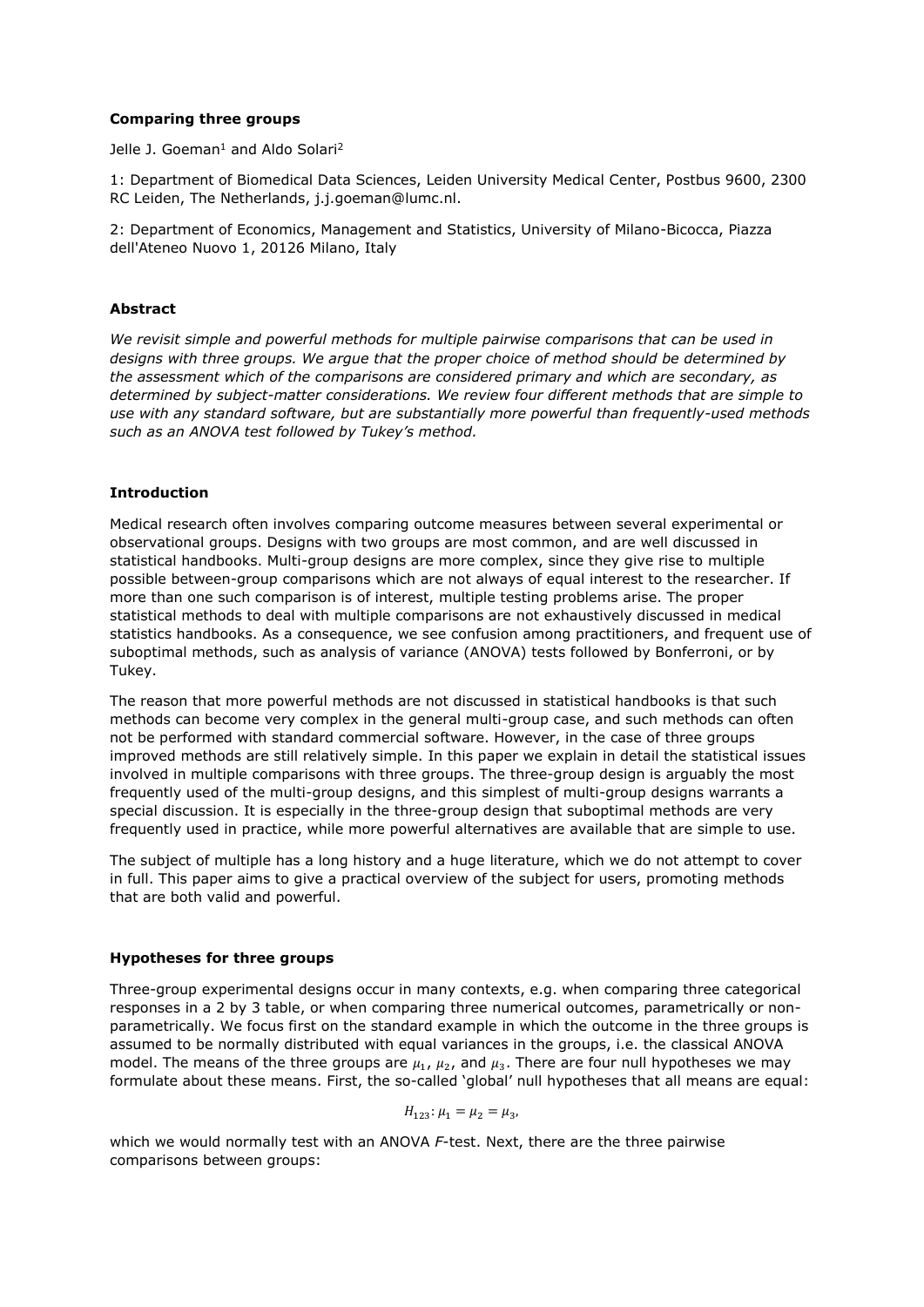$$
H_{12}: \mu_1 = \mu_2; \qquad H_{13}: \mu_1 = \mu_3; \qquad H_{23}: \mu_2 = \mu_3,
$$

which we would individually test with independent samples *t*-tests, or partial F-tests.

# **Why correct for multiple comparisons?**

A false positive result in hypothesis testing is a rejection of a null hypothesis even though it is true. False positive results may result in an incorrect scientific finding reaching the scientific literature, and should therefore be prevented. The convention is to accept a probability of such a false positive result of at most 5%, which is achieved by requiring a p-value below 0.05. If multiple hypotheses are tested, each hypothesis again has a probability of 5% of a false positive result. Therefore, the probability that at least one a false positive result occurs as a result of the experiment will exceed the acceptable rate. In the three-group set-up (equal groups), simply testing all of the four hypotheses without correction results in an excessive 13% of experiments producing at least one false positive result if all hypotheses are true (see Supplemental Information). The corrections for multiple comparisons described below bring the probability of producing a false positive result back to the required 5% level. They can be used to guarantee that at least 95% of the three-group experiments performed produce no false positive results (Bretz, Hothorn, Westfall 2010, Hsu 1996, Hochberg and Tamhane 1987).

# **Primary and secondary hypotheses**

The four hypotheses given above are seldom equally interesting to us, and we may usually distinguish between hypotheses of primary and secondary interest. Hypotheses of primary interest are those that are central to our research question. Hypotheses of secondary interest are those that are only of interest if we are able to reject one of the primary hypotheses. For example, if group 1 is the placebo group and groups 2 and 3 are two doses of a medicine, we may be primarily interested in hypotheses  $H_{12}$  and  $H_{13}$ , comparing each dose of medicine to the placebo. The hypothesis  $H_{23}$ , that compares the two doses of medicine with each other, may become of interest only after we have shown that one (or both) of the doses works better than placebo. The hypothesis  $H_{123}$  is not of interest at all in this case, as rejecting it only allows us to conclude that at least one of the doses is effective, but not which one.

Depending on the context of the experiment, different hypotheses may be primary and secondary. We distinguish four scenarios:

- A. *The global hypothesis H<sub>123</sub> is primary*. This choice is implicit in the classical approach that starts with the overall ANOVA test, and digs deeper in the pairwise comparisons only if the ANOVA test was significant ('post hoc'). Generally, we should declare  $H_{123}$  primary if rejection of  $H_{123}$  alone leads to an interpretable result, even if none of the pairwise hypotheses would be rejected. An example is when the groups represent a continuous covariate, say BMI, cut into three clinically relevant categories, say underweight, normal weight and overweight. Rejection of  $H_{123}$  in this case represents the presence of an association between covariate and outcome. The pairwise comparisons are of secondary interest.
- B. *One pairwise hypothesis is primary,* say  $H_{12}$ . This approach is suitable if groups 1 and 2 are more important than group 3, or if the comparison between groups 1 and 2 is expected to have much more power than the other comparisons. For example, if group 1 is placebo, group 2 a treatment at high dose level, and group 3 the same treatment at reduced dose, we may be primarily interested in showing the effectiveness of the high dose. Only if the high dose is effective are we interested in showing the effectiveness of the lower dose.
- C. *Two pairwise hypotheses are primary,* say  $H_{12}$  and  $H_{13}$ . This approach is suitable if we are mainly interested in showing difference between group 1 and the other groups. For example, if group 1 is control and groups 2 and 3 are different experimental conditions, we may be mostly interested in showing that the two experimental conditions differ from control. Only if at least one of the experimental conditions differs from control are we interested in showing any difference between the two.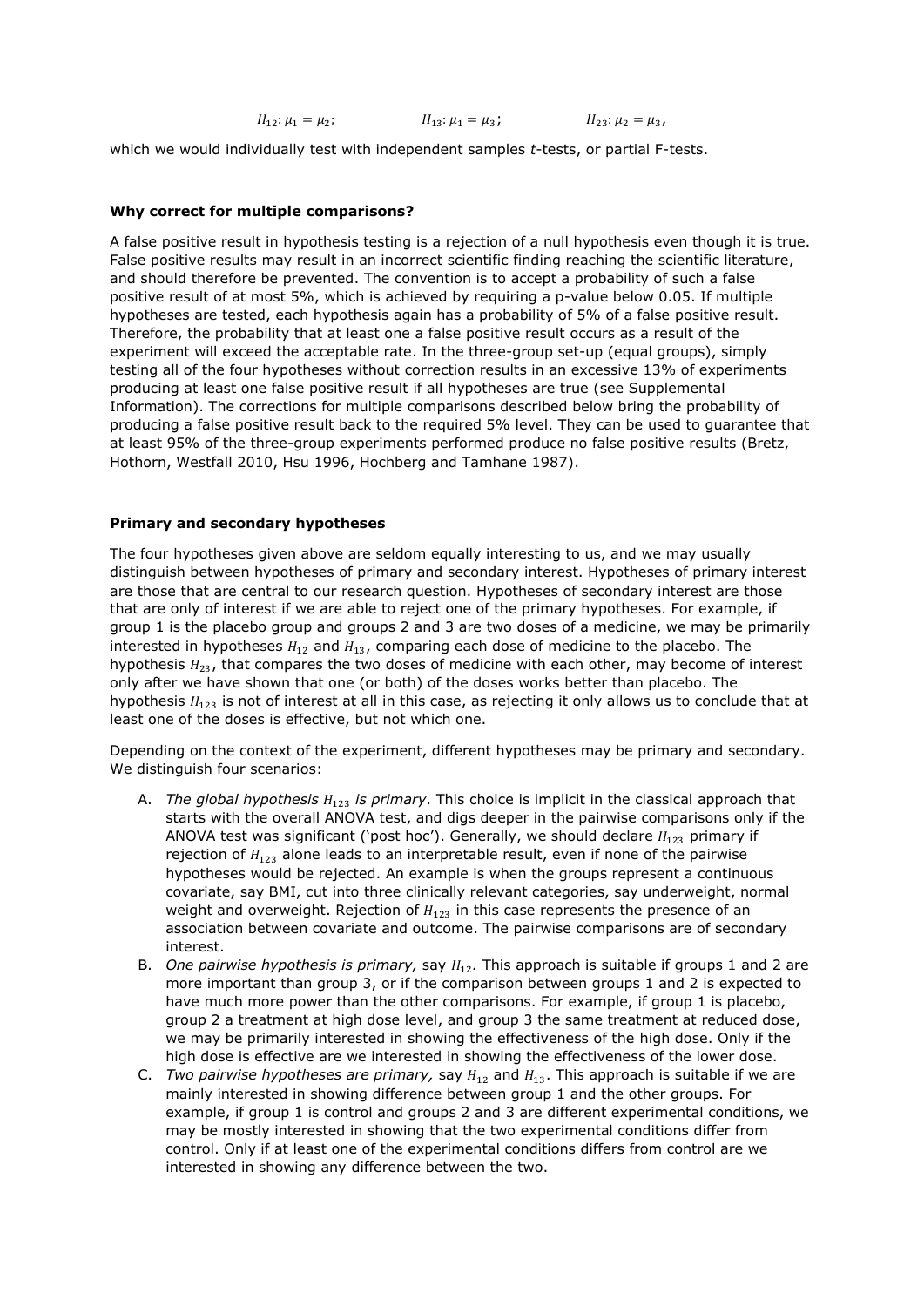D. *All three pairwise comparisons are primary.* This approach is suitable if all three pairwise conditions are of equal interest, but rejection of the global null hypothesis  $H_{123}$  is not meaningful by itself. For example, when comparing three different experimental conditions, all three pairwise comparisons may be equally relevant. Rejecting only  $H_{123}$ , however, would allow the conclusion that there some difference between the conditions somewhere, tantalizing but not informative.

The decision which hypotheses are primary and which are secondary should be based on subjectmatter knowledge. It is important that this choice is made before seeing the data, or the protection offered by the multiple comparisons procedure is lost.

### **Logical relationships between the hypotheses**

The four hypotheses  $H_{123}$ ,  $H_{12}$ ,  $H_{13}$  and  $H_{23}$  are closely related to each other. The following logical relationship between them holds: if any two are true, then all must be true. For example, if  $H_{12}$  and  $H_{13}$  are true, then  $\mu_1 = \mu_2$  and  $\mu_1 = \mu_3$ , so  $\mu_1 = \mu_2 = \mu_3$ , which implies that  $H_{23}$  and  $H_{123}$  are also true. The number of true hypotheses can therefore be either 0, 1, or 4, but never 2 or 3. Additionally, if only one hypothesis is true, this cannot be  $H_{123}$ . These logical implications between the hypotheses play an important role in the powerful methods described below, as well as in subsequent interpretation of the results.

### **Four procedures for four scenarios**

The choice of multiple testing method of choice depends on the division of the hypotheses into primary and secondary. We advocate four different methods for the four situations detailed above. All procedures follow two steps. In Step 1 all primary hypotheses are tested, using a proper multiple testing procedure if there is more than one primary hypothesis. If no primary hypothesis was rejected, the procedure stops. Otherwise, the secondary hypotheses are tested, and any primary hypotheses not rejected in Step 1 are tested again, simply at the 5% level. The procedures are as follows:

- A.  $H_{123}$  *is primary (Closed).* In Step 1 we test  $H_{123}$  at the 5% level. We proceed to Step 2 if  $H_{123}$  is rejected. In Step 2 we test  $H_{12}$ ,  $H_{13}$  and  $H_{23}$  each at the 5% level (Marcus, Peritz, Gabriel, 1976).
- B.  $H_{12}$  *is primary (Shaffer).* In Step 1 we test  $H_{12}$  at the 5% level. We proceed to Step 2 if  $H_{12}$ is rejected. In Step 2 we reject  $H_{123}$  immediately and test  $H_{13}$  and  $H_{23}$  each at the 5% level (Shaffer 1986).
- C.  $H_{12}$  *and*  $H_{13}$  *are primary (Step-down Dunnett)*. In Step 1 we test  $H_{12}$  and  $H_{13}$  using Dunnett's procedure. We proceed to Step 2 if at least one of  $H_{12}$  or  $H_{13}$  is rejected. In Step 2 we reject  $H_{123}$  immediately and test  $H_{23}$  and any yet unrejected hypotheses from among  $H_{12}$  *and*  $H_{13}$  each at the 5% level (Dunnett 1955, Naik 1975).
- D.  $H_{12}$ ,  $H_{13}$  and  $H_{23}$  are primary (Step-down Tukey). In Step 1 we test  $H_{12}$ ,  $H_{13}$  and  $H_{23}$  using Tukey's procedure. We proceed to Step 2 if at least one hypothesis is rejected. In Step 2 we we reject  $H_{123}$  immediately, and test any yet unrejected hypotheses from among  $H_{12}$ ,  $H_{13}$  and  $H_{23}$  again, each at the 5% level (Tukey 1953, Finner 1988).

These procedures are easy to perform. Dunnett's and Tukey's procedures, and their variants for unequal-size groups (Spurrier and Isham 1985, Kramer 1956, Dunnett and Tamhane 1991) are available in all standard statistical software packages.

#### **Why are these procedures valid?**

The validity of these stepwise procedures may be understood using either closed testing (Marcus, Peritz and Gabriel 1976) or the Sequential Rejection Principle (Goeman and Solari 2010). Loosely speaking, the latter principle says that we may control for multiple testing using stepwise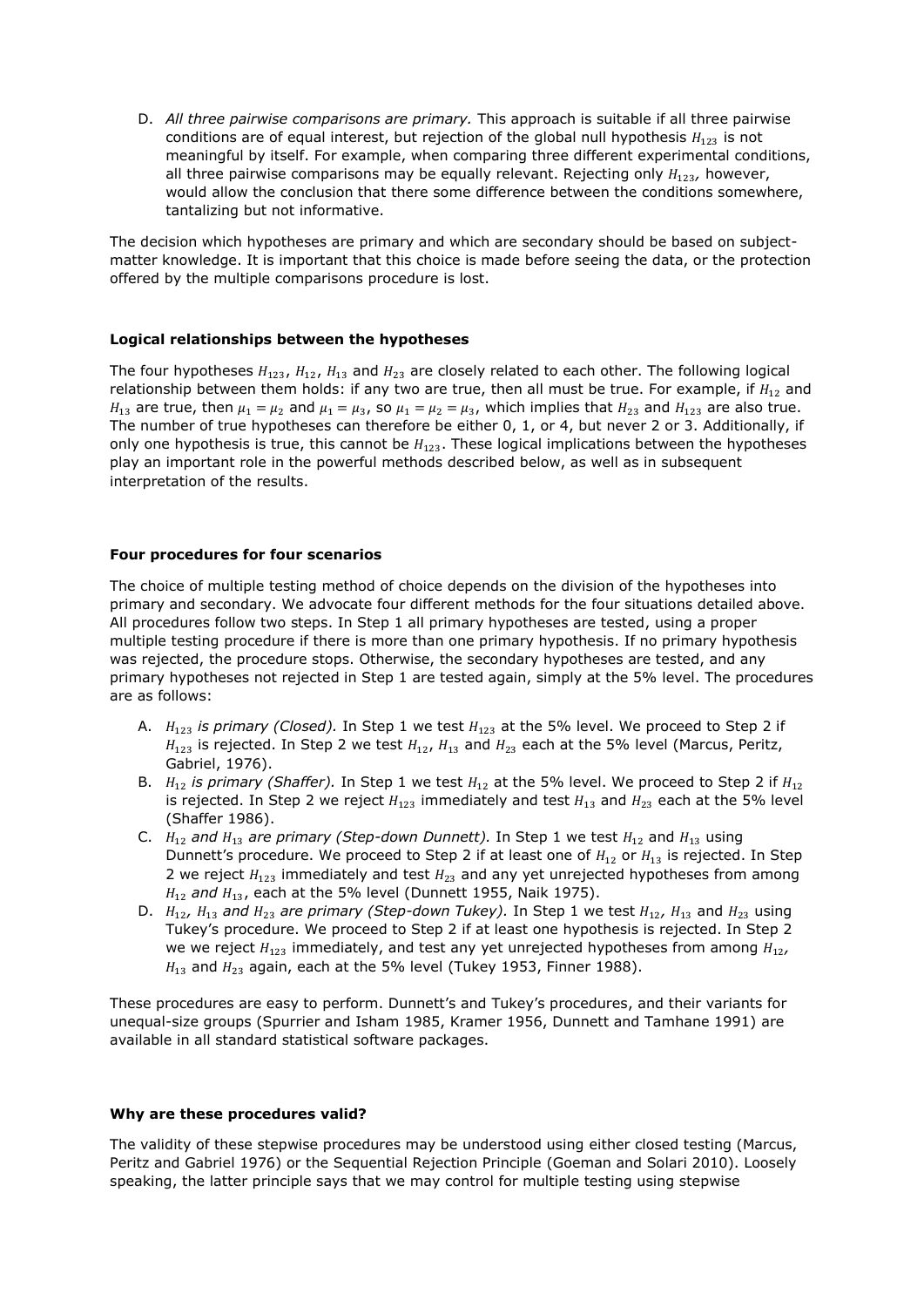procedures, and that every step after the first may assume that all rejections made in previous steps were correct (since otherwise a false positive result was already obtained). In the threegroup problem, this means that in the second step we may assume that at least one hypothesis is false. By the logical implications, this means that at most one hypothesis may be true. If there is only one true hypothesis, all tests may be done at the 5% level, since there is no multiple testing issue left. For this reason, after rejecting at least one primary hypothesis, all remaining hypotheses may be tested simply at the 5% level. Additionally, after rejecting any of the primary hypotheses we may immediately reject  $H_{123}$ , since that hypothesis must be false if at least one hypothesis is false.

### **Power**

Although the choice of method should primarily depend on the relative order of priority of the hypotheses, power can also be an important consideration. Comparing the different methods, a rule of thumb is that the method is most powerful that declares as primary the hypotheses for which the test has most power. This is because the power for any hypotheses is bounded by the power for rejecting the primary hypothesis. It follows, for example, that Shaffer's method for case B is relatively powerful if we have reason to believe that the means of Groups 1 and 2 are furthest apart, or if there are much fewer subjects in group 3. Step-down Dunnett is relatively powerful if the group mean of Group 1 is most outlying, or if Group 1 has more subjects than the other groups.

Although it may not appear so at first sight, the Closed method and Tukey's step-down method have very similar power in practice. This also holds if we look only at power for rejecting the pairwise hypotheses  $H_{12}$ ,  $H_{13}$  and  $H_{23}$  relevant in scenario D. For example, with a balanced design with 6 subjects per group,  $\sigma^2 = 1$ , and true means  $\mu_1 = 1$ ,  $\mu_2 = 0$  and  $\mu_3 = -1$ , Tukey's step-down method and the Closed method give exactly the same rejections 97.4% of the time. Tukey's method is slightly more powerful when only the pairwise hypotheses are considered, but the power difference is minimal: 80.8% for Tukey versus 80.6% for Closed. Closed testing is therefore an attractive alternative in Scenario D because of its simplicity. This will become relevant when we turn to other models than the simple ANOVA-model case.

Methods frequently advocated and used in the literature include an ANOVA test followed by a single-step Tukey correction for the pairwise hypotheses, or ANOVA followed by Bonferroni correction. Both Closed testing and Step-down Tukey are uniformly more powerful than such approaches, at least in a balanced design, implying that they never give fewer rejections. Often the number of rejections is much greater. For example, in the balanced design example considered above, the probability that Tukey's step-down method rejects a larger number of pairwise hypotheses than ANOVA followed by single-step Tukey is 26%, and the same method rejects more than ANOVA followed by Bonferroni with probability 31%. Comparable probabilities can be calculated for the Closed procedure.

# **Adjusted p-values**

As described above, the procedures only tell whether to reject or not to reject at the fixed multiple significance level of 5%. Often, however, it is desirable to report multiplicity-adjusted p-values for each hypothesis, to assess the strength of the evidence against that hypothesis. Multiplicityadjusted p-values have an easy interpretation: if it is smaller than 5%, this means that the corresponding hypothesis is rejected by the multiple testing procedure at the 5% level. The following table allows quick calculation of the adjusted p-values for the four procedures discussed above. Here  $p_{123}$ ,  $p_{12}$ ,  $p_{13}$  and  $p_{23}$  are the p-values of the tests of  $H_{123}$ ,  $H_{12}$ ,  $H_{13}$  and  $H_{23}$ , respectively. We denote the Tukey-adjusted p-values, which can be obtained from standard software, by  $\tilde{p}^T_{12}$ ,  $\tilde{p}^T_{13}$ and  $\tilde{p}_{23}^T$ , and define

 $\tilde{p}^T = \min(\tilde{p}_{12}^T, \tilde{p}_{13}^T, \tilde{p}_{23}^T)$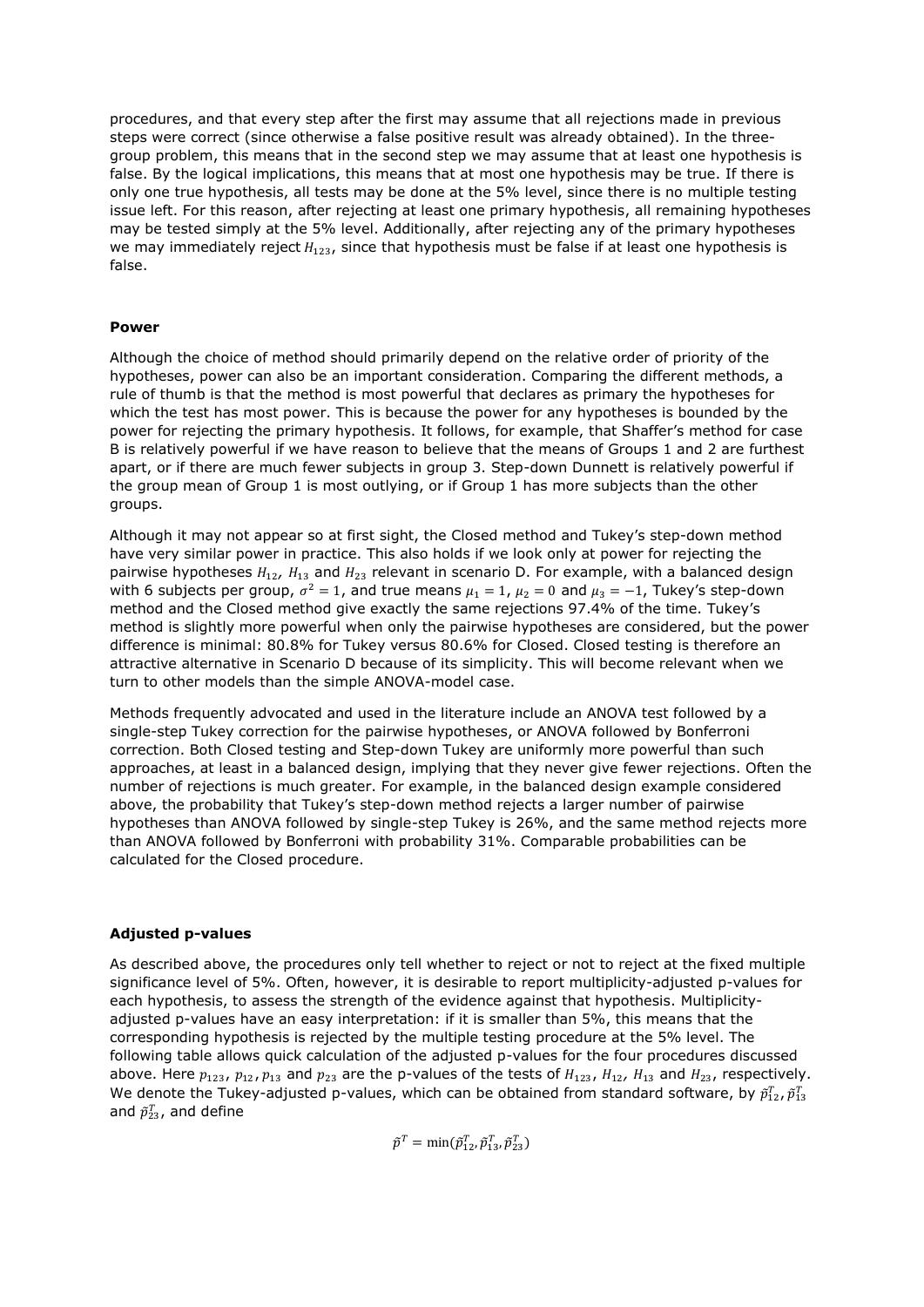as the smallest among them. Similarly, we denote the Dunnett-adjusted p-values by  $\tilde{p}_{12}^D$  and  $\tilde{p}_{13}^D$ , and

$$
\tilde{p}^D = \min(\tilde{p}_{12}^D, \tilde{p}_{13}^D)
$$

as the smallest among those.

Table 1 describes the calculation of adjusted p-values for the four scenarios. It simply involves taking the maximum between the p-value of the hypothesis itself and the best adjusted p-value from the primary hypotheses in Step 1.

| Scenario | Method             | $H_{12}$                   | $H_{13}$                   | $H_{23}$                   | $H_{123}$     |
|----------|--------------------|----------------------------|----------------------------|----------------------------|---------------|
|          | Closed             | $max(p_{12}, p_{123})$     | max $(p_{13}, p_{123})$    | $max(p_{23}, p_{123})$     | $p_{123}$     |
|          | Shaffer            | $p_{12}$                   | $max(p_{13}, p_{12})$      | $max(p_{23}, p_{12})$      | $p_{12}$      |
|          | Step-down          | $max(p_{12}, \tilde{p}^D)$ | $max(p_{13}, \tilde{p}^D)$ | $max(p_{23}, \tilde{p}^D)$ | $\tilde{n}^D$ |
|          | Dunnett            |                            |                            |                            |               |
|          | Step-down<br>Tukev | $max(p_{12}, \tilde{p}^T)$ | $max(p_{13}, \tilde{p}^T)$ | $max(p_{23}, \tilde{p}^T)$ | $\tilde{n}^T$ |

*Table 1: Adjusted p-values for the four hypotheses in the four scenarios.*

For completeness, in Table 1 we have given adjusted p-values for  $H_{123}$  also in scenarios B, C and D, although usually, in these scenarios, researchers will generally not be very much interested in that hypothesis. In these scenarios this adjusted p-value can still be interpreted as the adjusted significance for rejecting  $H_{123}$  even though its calculation does not involve the ANOVA p-value  $p_{123}$ .

#### **Example**

Let us illustrate the different methods with a more concrete example. Suppose a small-scale randomized clinical trial has been performed comparing placebo and two doses of a medicine (low dose and high dose) in equal groups of 20 subjects. The mean response in the three groups was 11.5 (group 1: placebo), 12.8 (group 2: low dose) and 14.1 (group 3: high dose), with an estimated common standard deviation of 1.9. The data are visualized in Figure 1.

*Figure 1: Visualisation of the example data: response distribution in the three groups.*



To assess significance of differences between the mean response in the groups, we can calculate the *p*-values for the three comparisons as  $p_{12} = 0.027$ ,  $p_{13} < 0.001$ ,  $p_{23} = 0.037$ , but we should not interpret these p-values directly without applying a multiple comparisons procedure first.

The suboptimal approaches of an ANOVA test followed by Tukey or Bonferroni will reject  $H_{123}$  since the ANOVA p-value is  $p_{123}$  < 0.001, and also  $H_{13}$ , but not  $H_{12}$  or  $H_{23}$ , since the Tukey-adjusted pvalues for these hypotheses are 0.068 and 0.092, respectively, and the Bonferroni-adjusted p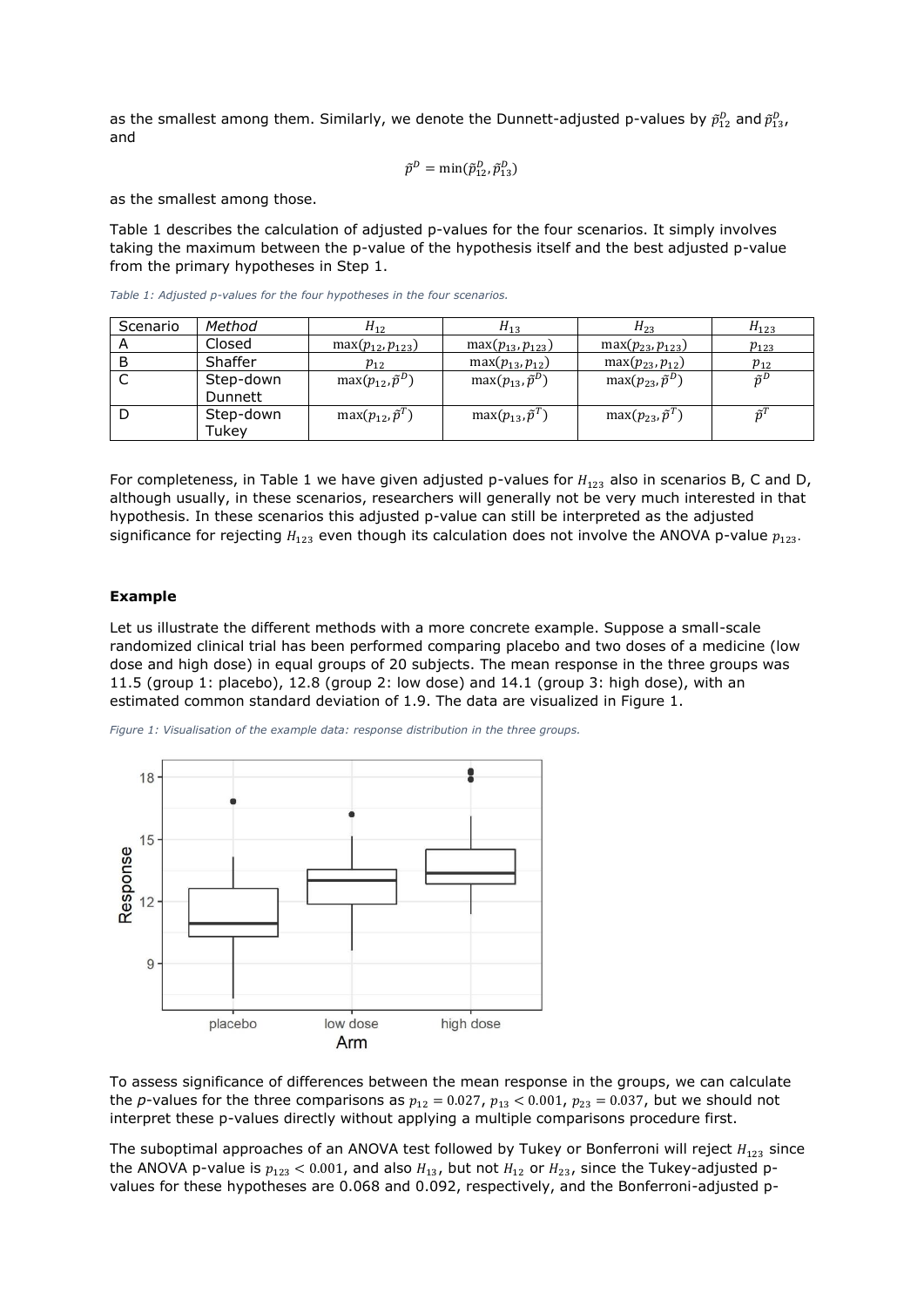values are even higher. We note that this result is logically incomplete: if  $H_{13}$  is false, then we know that at least one of  $H_{12}$  or  $H_{23}$  must be false, but we cannot confidently say which one.

The choice of the proper multiple testing method depends on the context. Closed testing (A) is appropriate if we would first and foremost want to show that there is some effect of the treatment, regardless of dose. Shaffer's method (B) prioritizing  $H_{12}$  would be most appropriate if demonstrating the effectiveness of the low dose would be of primary interest, e.g. if high dose was expected to have many side effects. Dunnett's method would be appropriate if we would be primarily interested in finding at least one of the doses different from placebo. Tukey's method would be chosen if we would be equally interested in showing a difference between any of the groups, but if only rejecting the global hypothesis would be unsatisfactory.

The adjusted p-values for the four hypotheses for the four methods are given in Table 2, after calculating that the smallest adjusted Dunnett- and Tukey adjusted p-values are both < 0.001. With all four methods we may claim significant differences between all three treatment groups. Shaffer's method B shows less confidence than the other methods because it prioritized a hypothesis with a relatively small difference.

| Scenario | Method                    | $H_{12}$ | $H_{13}$    | $H_{23}$ | $H_{123}$ |
|----------|---------------------------|----------|-------------|----------|-----------|
|          | Closed                    | 0.027    | ${}< 0.001$ | 0.037    | < 0.001   |
|          | Shaffer                   | 0.027    | 0.027       | 0.037    | 0.027     |
|          | Step-down<br>Dunnett      | 0.027    | < 0.001     | 0.037    | < 0.001   |
|          | Step-down<br><b>Tukey</b> | 0.027    | < 0.001     | 0.037    | < 0.001   |

*Table 2: Adjusted p-values for the four hypotheses in the four scenarios in the example.*

### **Paradoxical outcomes**

The logical relationships between the hypotheses dictate that the number of hypotheses may be 0, 1 or 4, but never 2 or 3. The result of the test procedure, however, may not always conform to this. In particular it may happen that only one of  $H_{12}$ ,  $H_{13}$  or  $H_{23}$  is rejected. In such cases we may significantly claim that at least one more hypothesis is false, only we are not sure which one. In scenario A the frustrating event may even occur that  $H_{123}$  is rejected, but none of  $H_{12}$ ,  $H_{13}$  and  $H_{23}$ . Then we may significantly claim that at least two more hypotheses are false, only that we are not confident which ones. However, this event is much rarer with the procedures escribed in this paper than with some of the suboptimal procedures that have been frequently used in practice, such as ANOVA followed by Bonferroni (Sedgwick 2014).

### **Other models**

Three-group comparisons occur in many more contexts than the ANOVA model we have discussed so far, for example when comparing three proportions using chi-squared tests in a  $2 \times 3$  table, when performing non-parametric analysis with Kruskal-Wallis test, when comparing three survival curves using a log-rank test, or in regression models when considering a categorical covariate with three levels. In all such cases we can formulate a global null hypothesis  $H_{123}$  of equality of all three groups and corresponding pairwise hypotheses  $H_{12}$ ,  $H_{13}$  and  $H_{23}$ . Regardless of the model considered, the logical relationships between hypotheses and the potential division of the hypotheses into primary and secondary remain the same, so that the same four scenarios arise.

Practically, however, there is a difference between the ANOVA model context and other models. While the Closed and Shaffer methods (A and B) may still be used by simply applying them to *p*values from model-appropriate tests, analogues of Dunnett's and Tukey's methods are generally unavailable in commercial statistical software packages, even though the statistical theory to perform them is available and implemented in R (Hothorn, Bretz, Westfall 2008). In case such methods are out of reach of practitioners we recommend the method for case A as a practical alternative to use in scenarios C and D.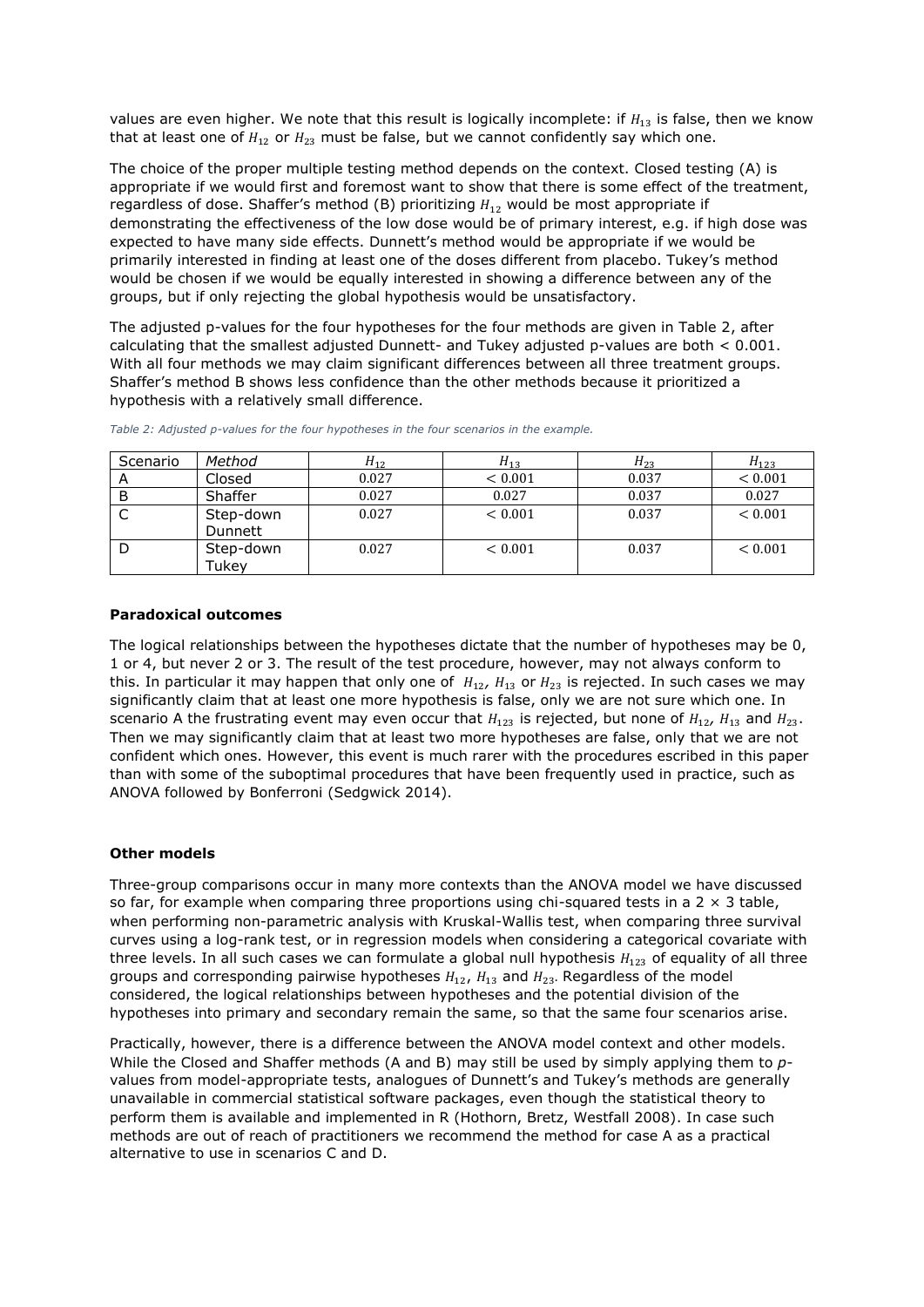#### **Four or more groups and other extensions**

While the three-group case is relatively simple, complexity quickly explodes as the number of groups increases. With four groups, there are already 6 pairwise null hypotheses and 4 three-group null hypotheses, aside from the global null hypothesis. With so many hypotheses there are exceedingly many possible divisions into primary, secondary and perhaps tertiary hypothesis, and therefore as many possible methods. Moreover, the complexity of methods also increases, and powerful methods may easily involve three of more steps. Still, the same principles apply as in the three-group case. Extensions of all four methods exist (Bretz, Hothorn, Westfall 2010), and the general closed testing (Marcus, Peritz and Gabriel 1976) or sequential rejection principles (Goeman and Solari 2010) may be used as a valuable guiding principle. We leave this subject to the specialized literature, and recommend that interested users consult a statistician.

Simultaneous confidence intervals for the pairwise differences may also be calculated. Such calculations are relatively easy for single-step procedures, but more involved for the step-down variants (Dmitrienko, Tamhane, Bretz 2009).

#### **Conclusion**

When comparing three groups, multiple testing issues come into play, but methods are still relatively simple. We have reviewed four simple and powerful methods that, surprisingly enough are not frequently used. We have clarified which of the methods to choose in which situation, depending on a content-driven division of the hypotheses into primary and secondary. Use of these methods will increase power compared to the use of frequently used suboptimal methods, such as an ANOVA test followed by single step Tukey. The use of more powerful methods for multiple testing correction may increase the acceptance and use of multiple testing methodology, which is crucial for prevention of false positive results in science.

#### **Reproducibility**

The code in R for all sumulations and analysis is given in the supplemental information.

#### **Literature**

Bretz, F., Hothorn, T., & Westfall, P. (2010). *Multiple comparisons using R*. Chapman and Hall/CRC.

Dmitrienko, A., Tamhane, A. C., & Bretz, F. (Eds.). (2009). *Multiple testing problems in pharmaceutical statistics*. CRC press.

Dunnett, C. W. (1955). A multiple comparison procedure for comparing several treatments with a control. *Journal of the American Statistical Association*, *50*(272), 1096-1121.

Dunnett, C. W., & Tamhane, A. C. (1991). Step‐down multiple tests for comparing treatments with a control in unbalanced one‐way layouts. *Statistics in medicine*, *10*(6), 939-947.

Goeman, J. J., & Solari, A. (2010). The sequential rejection principle of familywise error control. *The Annals of Statistics*, 3782-3810.

Finner, H. (1988). Abgeschlossene multiple spannweitentests. In *Multiple Hypothesenprüfung/Multiple Hypotheses Testing* (pp. 10-32). Springer, Berlin, Heidelberg.

Hochberg, Y., & Tamhane, A. C. (1987). *Multiple comparison procedures*. John Wiley & Sons, Inc..

Hothorn, T., Bretz, F., & Westfall, P. (2008). Simultaneous inference in general parametric models. *Biometrical Journal: Journal of Mathematical Methods in Biosciences*, *50*(3), 346-363.

Hsu, J. (1996). *Multiple comparisons: theory and methods*. Chapman and Hall/CRC.

Kramer, C. Y. (1956). Extension of multiple range tests to group means with unequal numbers of replications. *Biometrics*, *12*(3), 307-310.